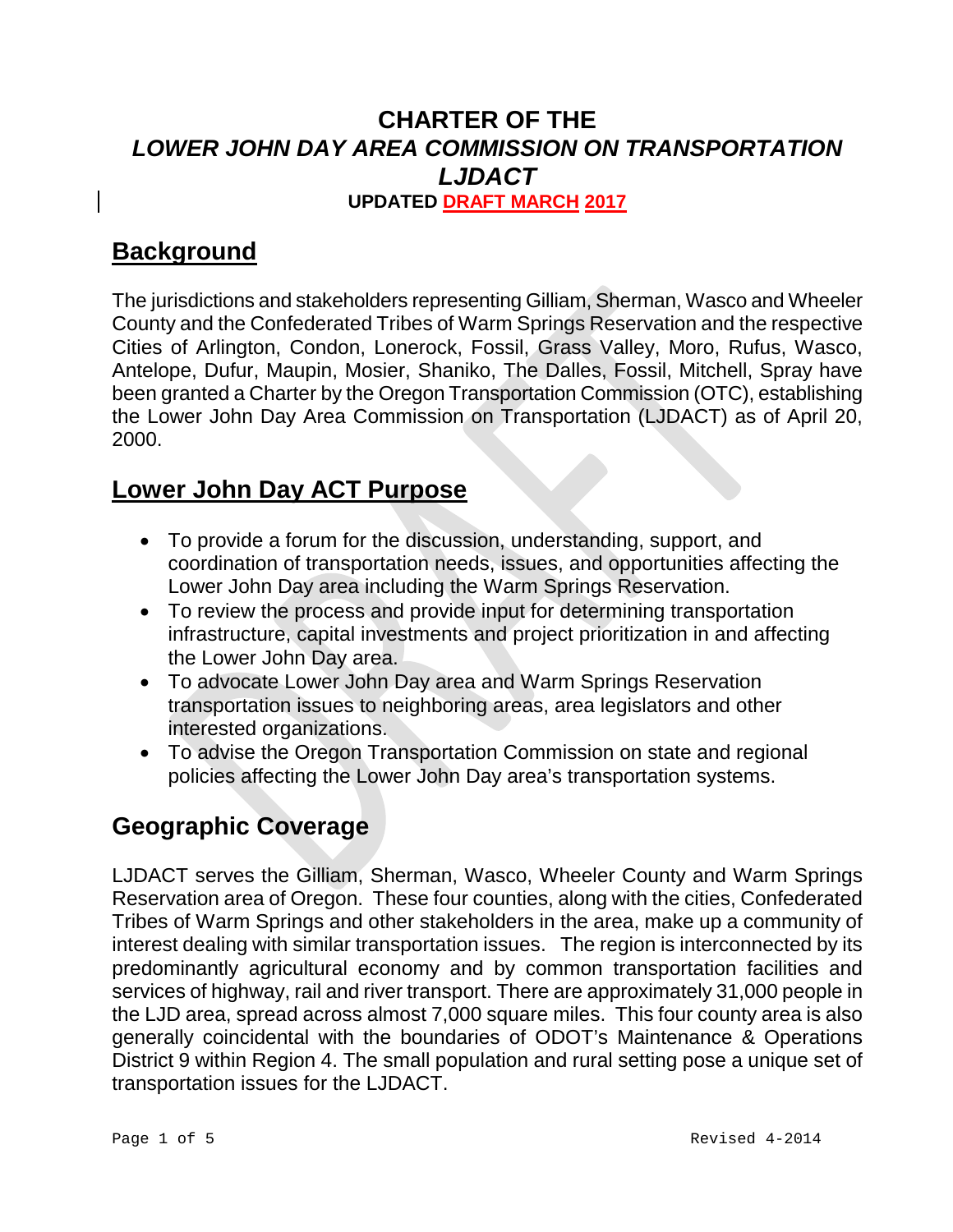# **Operating Philosophy**

LJDACT meetings for all membership will be scheduled every three months on average, as the primary means to achieve the above stated purpose. Additional meetings will be scheduled to address emerging needs and priorities among the membership, ODOT Region 4, or OTC. All meetings and functions will comply with the requirements of the Oregon Public Meetings Law, ORS 192.610 to 192.690, and every attempt will be made to involve the broadest spectrum of area transportation stakeholders.

## **Membership & Roles**

The voting membership of the LJDACT will consist of a member and alternate representing each of the following:

#### *Voting Members - (16)*

#### **Local General Purpose Government - (8)**

| <b>Gilliam County</b>   | (elected official or designee) |
|-------------------------|--------------------------------|
| <b>Sherman County</b>   | (elected official or designee) |
| <b>Wasco County</b>     | (elected official or designee) |
| <b>Wheeler County</b>   | (elected official or designee) |
| City in Gilliam County* | (elected official or designee) |
| City in Sherman County* | (elected official or designee) |
| City in Wasco County*   | (elected official or designee) |
| City in Wheeler County* | (elected official or designee) |
|                         |                                |

 $\mid$  \*City designee determined by representative county for a two-year term, where designee's can include elected official, staff, business, industry, transportation providers, shippers, or citizen at large.

#### **The Confederated Tribes of Warm Springs - (1)**

Elected official or designee

#### **Oregon Department of Transportation - (1)**

Area Manager or designee

#### **Modal Representatives - (6)\*\***

Aviation Mode representative Marine Mode representative Bicycle & Pedestrian Mode representative Rail Mode representative Transit Mode representative Transportation Options representative \*\*Modal Representatives may include Councils of Government or Ports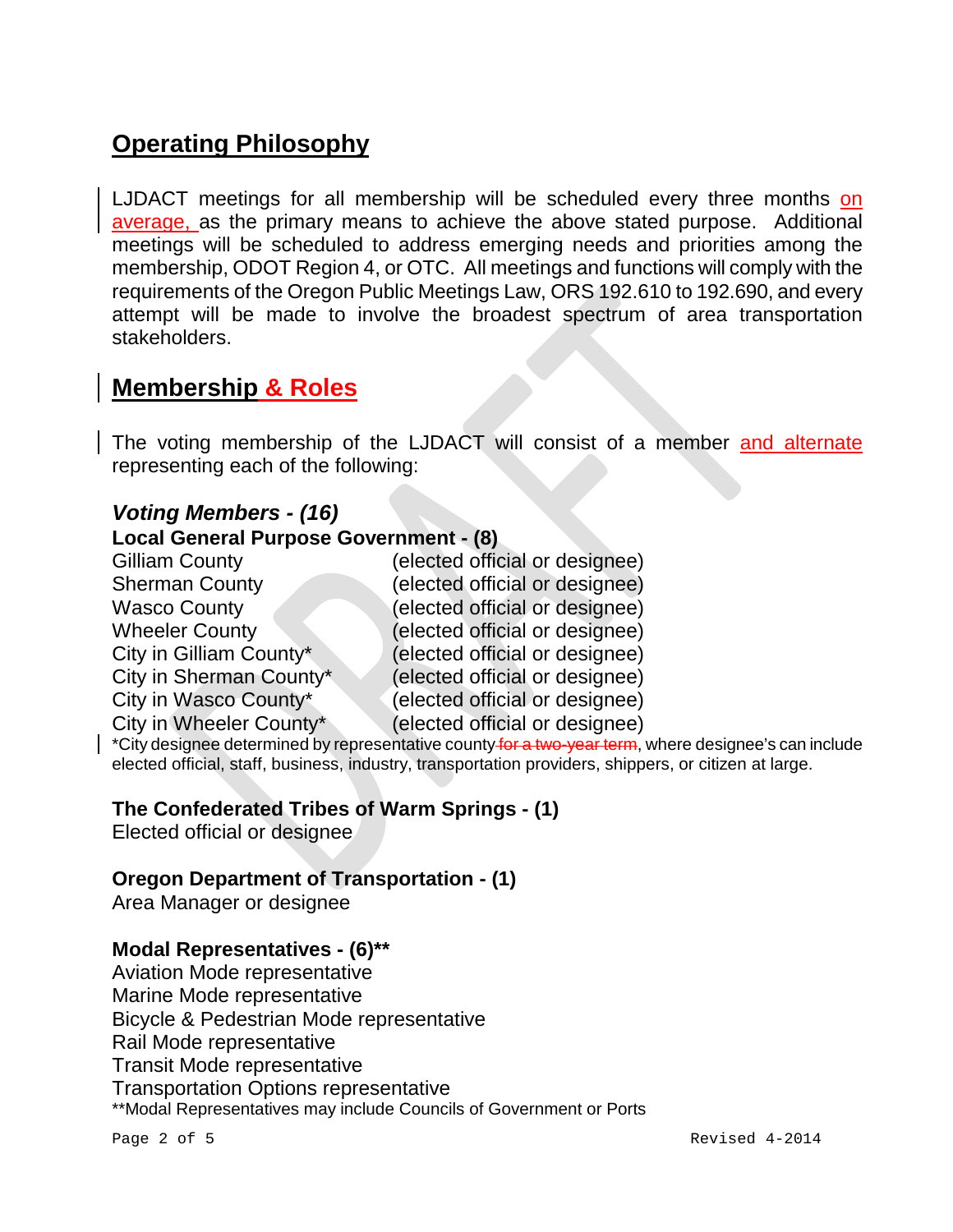### *Ex-Officio Representation (non-voting) Members\*\*\**

State Legislators Central Oregon Area Commission on Transportation (COACT) representative Eastern Oregon member of the Oregon Transportation Commission North Central Regional Solutions Advisory Committee Members North Central Regional Solutions Team Members Mid-Columbia Council of Governments (MCCOG) All Ports within the Lower John Day Area Federal Lands Agency Representatives \*\*Unless any are currently represented on the voting membership list

#### **Quorum**

At least 50% attendance of voting members will constitute a quorum. Any vacant or unfilled voting member positions will not be counted towards determining the quorum.

#### **Decision Making**

The Lower John DayLJDACT will use a consensus decision-making process and will foster a collaborative approach to problem solving. Consensus means that all members agree to support the decision. Members may choose not to block the consensus even though they do not agree with a decision. Members are encouraged to voice and have recorded all viewpoints. Once a consensus decision has been reached, all members agree to support that decision.

Sufficient time will be provided for members to seek advice from constituents, agencies, or other experts, when desired, before a decision is adopted. All members present at the meeting are included in the consensus process. Any member may abstain from the consensus and may request to be acknowledged as abstaining in any publication of the consensus. Abstaining is a choice not to block or to support the decision.

If any member feels the need to stand in the way of consensus on a decision, he/she will explain his or her concerns with the proposed decision to the group, and the group will make every attempt to understand the concern and the underlying interests. The group may decide to designate the issue to a working group for further exploration, development or recommendation for the full group.

If the majority is unable to reach consensus with any of the approaches above, and if a majority of the group feels it is important to reach a decision on the issue in controversy, the group will vote and record the majority and minority views. It is the intent of the LJDACT to use the voting system infrequently so as not to turn the work of the LJDACT into one of gathering votes rather than working collaboratively to find solutions.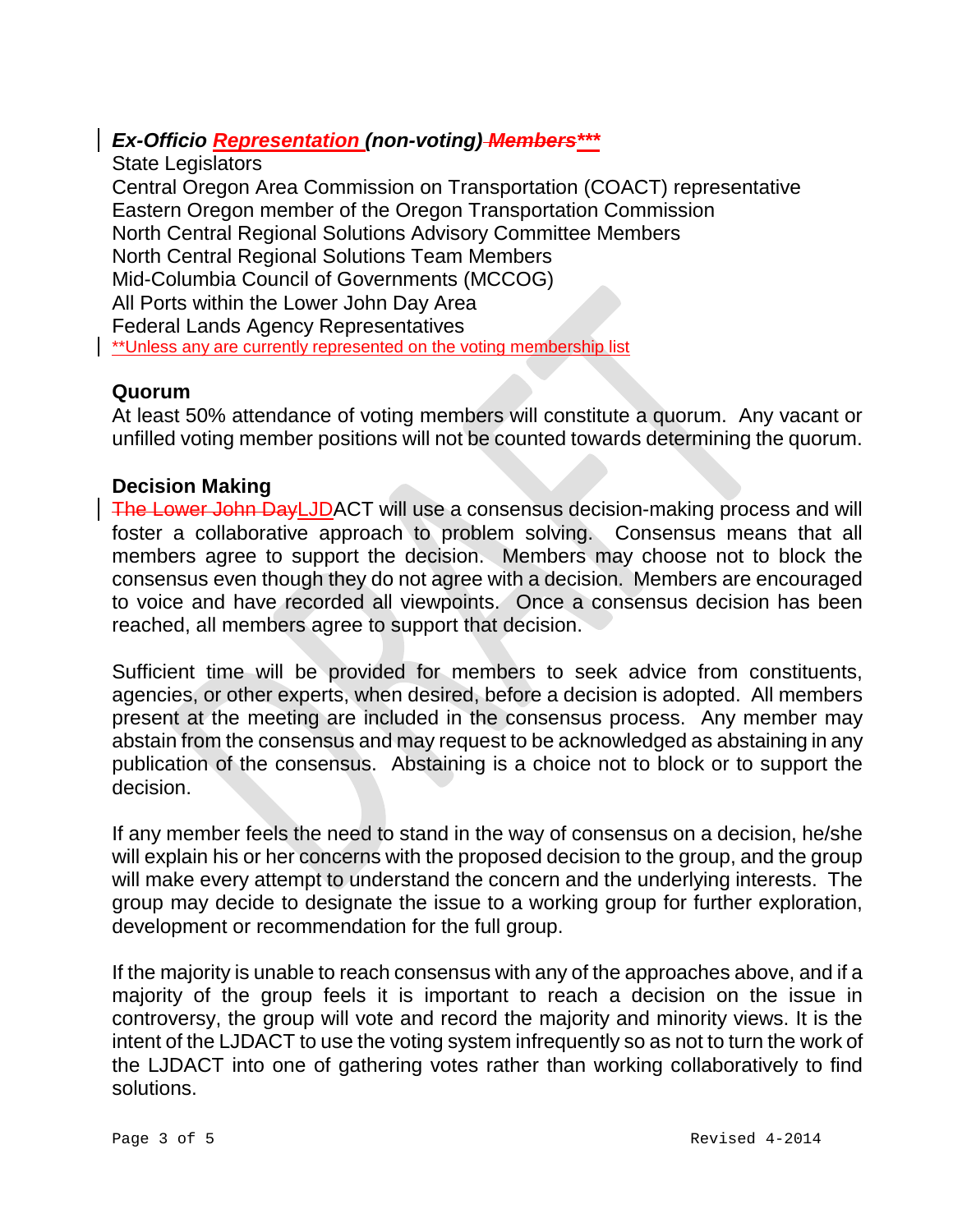#### **Officers**

Every two years aA Chair and Vice Chair shall be nominated, at any time, among the 4 County representatives, and endorsed by the voting membership. The Chair will work with support staff to prepare LJDACT meeting agendas, and shall preside at all meetings that he / she attends to and shall be responsible for helping the group adhere to operating guidelines. The Chairperson will conduct all meetings in a productive manner, respectful of the need for all interests and concerns to be raised. The Vice Chair shall assume duties of the Chair in his or her absence, and ODOT Area Manager or designee shall assume the duties of the Chair in the absence both the Chair and Vice Chair.

#### **Staff Support**

Staff support will be provided by ODOT and/or staff from one of the four Counties, in any manner acceptable to LJDACT, ODOT, and the currently designate County. ODOT contributes as needed financially in amounts determined by the Region 4 Manager to LJDACT for associated County staff costs, and makes available ODOT staff directly for technical support.

#### **Technical Assistance**

LJDACT may select and make use of technical advisory committee(s) as needed. Existing technical advisory groups are used as much as possible. All Road Masters, Public Works Officials, and appropriate ODOT staff are encouraged to attend all the meetings of the ACT.

### **Public Outreach/Notice**

All LJDACT meetings will be open to public attendance and any member of the public may attend any meeting. The public is encouraged to participate at the appropriate time on the meeting agenda.

Notice of LJDACT meetings and meeting agendas are provided to an extensive list of organizations, elected and appointed officials, and interested individuals. The following describes in more detail how notice is provided.

*Meeting Notice* – LJDACT staff place an advertisement in regional newspapers approximately 10 days prior to the regular meeting. The meeting announcement and agenda are also posted on the web site(s) (ODOT ACT website & LJDACT website). The agenda always includes time for public comment, as well as opportunities for members of the legislative delegation or the OTC to provide comments, if present.

*Meeting Materials* - the agenda package is e-mailed to Commission members, ex-officio members, and others requesting such materials, no later than one